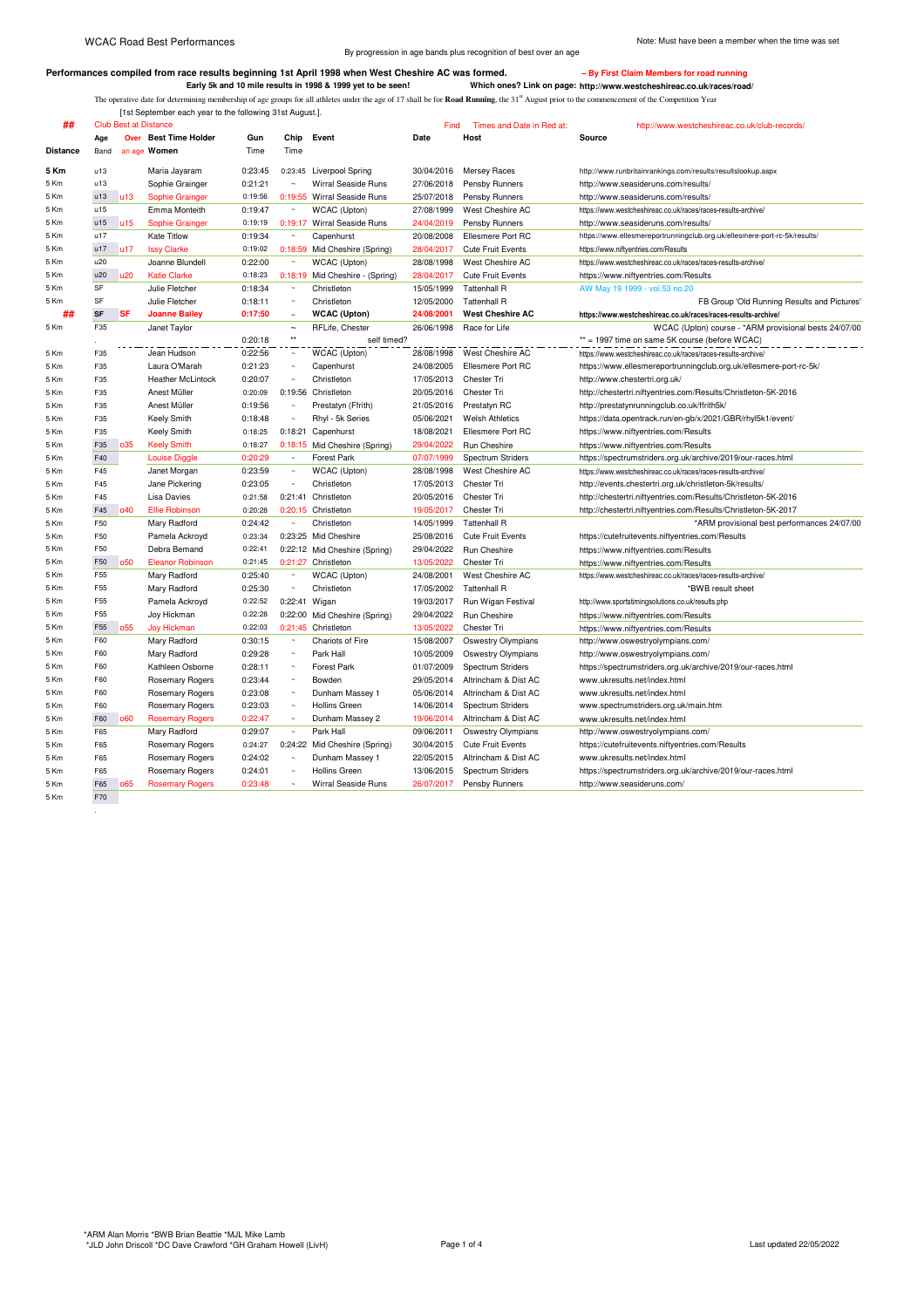[1st September each year to the following 31st August.].

By progression in age bands plus recognition of best over an age

## Performances compiled from race results beginning 1st April 1998 when West Cheshire AC was formed. **For a state of the UP First Claim Members for road runn**

**Early 5k and 10 mile results in 1998 & 1999 yet to be seen! Which ones? Link on page: http://www.westcheshireac.co.uk/races/road/** The operative date for determining membership of age groups for all athletes under the age of 17 shall be for **Road Running**, the 31<sup>st</sup> August prior to the commencement of the Competition Year

**##** Club Best at Distance Find Times and Date in Red at: http://www.westcheshireac.co.uk/club-records/ **Age Over Best Time Holder Gun Chip Event Date Host Source Distance** Band an age **Women** Time Time 5 Miles u17 Kerry Riley 0:35:55 ~ Spring 5 04/04/2007 West Cheshire AC https://www.westcheshireac.co.uk/races/races-results-archive/<br>1999- 5 Miles u17 Katie Clarke 0:34:05 0:34:05 Spring 5 14/04/2015 West Cheshire AC https 5 Miles u17 Katie Clarke 0:34:05 0:34:05 Spring 5 14/04/2015 West Cheshire AC https://www.westcheshireac.co.uk/races/races-results-archive/<br>5 Miles u17 Issy Clarke 0:33:35 ~ BL (Spring 5) 06/11/2016 BL West Cheshire AC htt 5 BL (Spring 5) 06/11/2016 BL West Cheshire AC http://www.bordersleague.org.uk/<br>12/04/2017 West Cheshire AC https://www.westcheshireac.co.uk/races/ 5 Miles u17 Issy Clarke 0:33:00 0:32:59 Spring 5 12/04/2017 West Cheshire AC https://www.westcheshireac.co.uk/races/races-results-archive/<br>5 Miles u17 Issy Clarke 0:32:21 0:32:20 Spring 5 11/04/2018 West Cheshire AC https: 5 Miles u17 Issy Clarke 0:32:21 0:32:20 Spring 5 11/04/2018 West Cheshire AC https://www.westcheshireac.co.uk/races/races-results-archive/<br>5 Miles u17 Jodi Bemand 0:32:18 ~ BL Capenhurst 14/11/2021 BL Ellesmere Port RC htt http://www.bordersleague.org.uk/results/ 5 Miles u17 u17 Jodi Bemand 0:32:07 0:32:05 Spring 5 13/04/2022 West Cheshire AC https://www.westcheshireac.co.uk/races/races-results-archive/<br>5 Miles u20 Emma Monteith 0:34:21 ~ Spring 5 02/04/2002 West Cheshire AC https: 5 Emma Monteith 10:34:21 - Spring 5 02/04/2002 West Cheshire AC https://www.westcheshireac.co.uk/races/races-results-archive<br>1. Laura Bestow 10:34:12 - Spring 5 06/04/2004 West Cheshire AC https://www.westcheshireac.co.uk/ 5 Miles u20 Laura Bestow 0:34:12 ~ Spring 5 06/04/2004 West Cheshire AC https://www.westcheshireac.co.uk/races/races-results-archive/ 5 Miles u20 Katie Clarke 0:33:49 ~ BL Mold (Bus.Pk. Finish) 17/04/2016 BL Buckley RC http://www.bordersleague.org.uk<br>1999 - S Miles u20 Katie Clarke 0:30:56 ~ BL (Spring 5) 06/11/2016 BL West Cheshire AC http://www.borders http://www.bordersleague.org.uk/ 5 Miles u20 u20 Katie Clarke 0:30:43 0:30:41 Spring 5 12/04/2017 West Cheshire AC https://www.westcheshireac.co.uk/races/races-results-archive/<br>5 Miles SF Liz Horton 0:36:43 ~ Spring 5 07/04/1998 West Cheshire AC https://w SF Liz Horton 0:36:43 ~ Spring 5 07/04/1998 West Cheshire AC https://www.westcheshireac.co.uk/races/races-results-archive/ 5 Miles SF Julie Fletcher 0:30:51 ~ Spring 5 06/04/1999 West Cheshire AC https://www.westcheshireac.co.uk/races/races-results-archive/ 5 Miles F35 = Susan Cavanagh 0:37:08 ~ Spring 5 07/04/1998 West Cheshire AC https://www.westcheshireac.co.uk/races/races-results-archive<br>5 Miles F35 = Sally Kibble 0:37:08 ~ Birkenhead Park 06/06/2000 Wirral AC http://www. 5 Miles F35 = Sally Kibble 0:37:08 ~ Birkenhead Park 06/06/2000 Wirral AC<br>5 Miles F35 Lisa Davies 0:36:14 ~ Spring 5 06/04/2011 West Ches 5 Miles F35 Lisa Davies 0:36:14 ~ Spring 5 06/04/2011 West Cheshire AC https://www.westcheshireac.co.uk/races/races-results-archive/<br>5 Miles F35 Anest Müller 0:34:22 ~ BL Mold (Bun Dk Einich) 17/04/2016 BL Burkley BC http: 5 Miles F35 Anest Müller 0:34:22 ~ BL Mold (B**us**.Pk Finish) 17/04/2016 BL Buckley RC http://www.bordersleague.org.uk/ 5 Miles F35 Miles F35 Meirionnydd RC www.run-meirionnydd.co.uk<br>1991 - BL (Spring 5) 06/11/2016 BL West Cheshire AC http://www.bordersleague.org 5 Miles F35 Anest Müller 0:32:59 ~ BL (Spring 5) 06/11/2016 BL West Cheshire AC http://www.bordersleague.org.uk/ 5 Miles F35 Keely Smith 0:30:52 ~ BL Capenhurst 14/11/2021 BL Ellesmere Port RC http://www.bordersleague.org.uk/results/ 5 Miles F40 Sue Haslam 0:37:01 ~ Spring 5 06/04/1999 West Cheshire AC https://www.westcheshireac.co.uk/races/races-results-archive<br>5 Miles F40 Lies Davies 0:36:23 ~ Spring 5 15/04/2014 West Checking AC https://www.westches 5/04/2014 West Cheshire AC https://www.westcheshireac.co.uk/races/races-results-archive/<br>11/10/2015 Ellesmere Port RC http://www.bordersleague.org.uk/<br>F40 Ellie Robinson 0:35:04 ~ BL Capenhurst 11/10/2015 Ellesmere Port RC 5 Miles F40 Ellie Robinson 0:35:04 ~ BL Capenhurst 11/10/2015 Ellesmere Port RC http://www.bordersleague.org.uk/ 5 Miles F40 Heather McLintock 0:34:44 ~ BL (Spring 5) 06/11/2016 BL West Cheshire AC http://www.bordersleague.org.uk/<br>Http://www.bordersleague.org.uk/#Fa0 SF Elizabeth Renondeau 0:28:14 ~ BL Capenhurst 14/11/2021 BL Ellesm **## F40 SF Elizabeth Renondeau 0:28:14 ~ BL Capenhurst 14/11/2021 BL Ellesmere Port RC http://www.bordersleague.org.uk/results/** 5 Miles F45 **\*\*** Janet Morgan 0:40:16 - Whittington (GF Frolic) 10/04/1998 Oswestry Olympians AW April 15 1998 - Vol.52 no.<br>15 Miles E45 d45 Jan Motfett 0:33:46 > Alsager 06/02/2000 Alsager 5 Miles F45 o45 Jan Moffett 0:33:46 ~ Alsager 06/02/2000 Alsager \* \*MJL result sheet 5 Miles F50 Mary Radford 0:39:35 - Spring 5 07/04/1998 West Cheshire AC https://www.westcheshireac.co.uk/races/races-results-archive/<br>1999 - Swilles F50 Frances Mudway 0:39:24 - Dolgellau 02/08/2003 Meirionnydd RC http://w 550 Frances Mudway 0:39:24 ~ Dolgellau 02/08/2003 Meirionnydd RC http://www.run-meirionnydd.co.uk/<br>1991 - The Miles Meirice (1993) 1991 - 1992 06/11/2016 BL West Cheshire AC http://www.bordersleague.org.uk/ 5 Miles F50 Pamela Ackroyd 0:38:38 ~ BL (Spring 5) 06/11/2016 BL West Cheshire AC http://www.bordersleague.org.uk/ 5 Miles F50 Debra Bemand 0:37:37 ~ BL Mold (Bus. Pk. Finish) 27/03/2022 BL Buckley RC https://www.bordersleague.org.uk/results/<br>5 Miles F50 Debra Bemand 0:37:04 0:36:58 Spring 5 13/04/2022 West Cheshire AC https://www.west 5 Miles F50 Debra Bemand 0:37:04 0:36:58 Spring 5 13/04/2022 West Cheshire AC https://www.westcheshireac.co.uk/races/races-results-archive/<br>5 Miles F55 Mary Radford 0:45:59 - Abergele 03/11/2002 Abergele H www.abergeleharr 55 Mary Radford 0:45:59 ~ Abergele 03/11/2002 Abergele H www.abergeleharriers.co.uk/ASH.htm<br>55 Mary Radford 0:43:41 ~ Spring 5 08/04/2003 West Cheshire AC https://www.westcheshireac.co.uk/races/race 5 Miles F55 Mary Radford 0:43:41 ~ Spring 5 08/04/2003 West Cheshire AC https://www.westcheshireac.co.uk/races/races-results-archive/<br>1992/2004 Alsager 1/1/2/2004 Alsager 1/2/2004 Alsager www.race-results.co.uk/ 5 Miles F55 Frances Mudway 0:42:25 ~ Alsager 01/02/2004 Alsager www.race-results.co.uk/<br>5 Miles F55 Frances Mudway 0:40:52 ~ BL Birkenhead Park 08/02/2004 BL Wallasey AC 5 Miles F55 Frances Mudway 0:40:52 ~ BL Birkenhead Park 08/02/2004 BL Wallasey AC \*MJL result sheet 5 Miles F55 Frances Mudway 0:40:33 ~ Dolgellau 07/08/2004 Meirionnydd RC www.run-meirionnydd.co.uk 5 Miles F55 Frances Mudway 0:39:48 ~ Pirelli 5 02/10/2004 Wrexham AAC www.thepowerof10.info/athletes/athleteslookup.aspx<br>5 Miles F55 Frances Mudwav 0:39:02 ~ Hale Village 12/12/2004 Hale 5 Miles F55 Frances Mudway 0:39:02 ~ Hale Village 12/12/2004 Hale \* The state of the theet 5 Miles F55 Frances Mudway 0:37:46 ~ Dolgellau 30/07/2005 Meirionnydd RC http://www.run-meirionnydd.co.uk/<br>5 Miles F55 o50 Joy Hickman 0:36:23 ~ BL Capenhurst 14/11/2021 BL Ellesmere Port RC http://www.bordersleague.org.uk 5 Joy Hickman 20:36:23 ~ BL Capenhurst 14/11/2021 BL Ellesmere Port RC http://www.bordersleague.org.uk/results/<br>19/04/2007 West Cheshire AC https://www.westcheshirea.co.uk/races/race-res 5 Miles F60 Mary Radford 0:46:27 ~ Spring 5 04/04/2007 West Cheshire AC https://www.westcheshireac.co.uk/races/races-results-archive/<br>5 Miles F60 Mary Radford 0:46:26 ~ Spring 5 08/04/2009 West Cheshire AC https://www.west 5 Miles F60 Mary Radford 0:46:26 ~ Spring 5 08/04/2009 West Cheshire AC https://www.westcheshireac.co.uk/races/races-results-archive/<br>5 Miles F60 see below F60 see below 5 Miles F60 o60 Rosemary Rogers 0:37:51 ~ Run the Bridge 20/04/2014 Halton BC www.runhalton.co.uk/<br>5 Miles F65 Mary Radford 0:49:00 ~ Gobowen 05/08/2011 Oswestry Olympians http://www.oswestryol 5 Miles F65 Mary Radford 0:49:00 ~ Gobowen 05/08/2011 Oswestry Olympians http://www.oswestryolympians.com/ 5 Miles F65 Mary Radford 0:48:23 ~ Abergele 06/11/2011 Abergele H www.abergeleharriers.co.uk/ASH.htm<br>5 Miles F65 o65 Rosemary Rogers 0:38:33 0:38:30 Hale Village 05/04/2015 BTR Hale 5 http://www.chiptiming.co.uk/ 5 THE F65 O65 Rosemary Rogers 0:38:33 0:38:30 Hale Village 05/04/2015 BTR Hale 5 http://www.chiptiming.co.uk/<br>1999 F70 nosemary Rogers 0:44:54 0:44:13 Hale Village 17/04/2022 Interval Races https://www.ukresults.net/20: 5 Miles F70 o70 Rosemary Rogers 0:44:54 0:44:13 Hale Village 17/04/2022 Interval Races https://www.ukresults.net/2022/hale5.html \*\* (WCAC from 01/04/98)<br>Kathleen Osborne *5 Miles . Kathleen Osborne 0:45:05 BL Prestatyn 5.1 m 11/04/2010 BL Prestatyn RC http://bordersleague.org.uk/ 5 Miles F60 - equivalent to* **0:44:12** *for 5 miles 5 Miles . Frances Mudway 0:45:49 City of* Salford W's 5.25 *28/11/2010 Swinton RC www.race-results.co.uk/*

*5 Miles F60 - equivalent to* **0:43:35** *for 5 miles*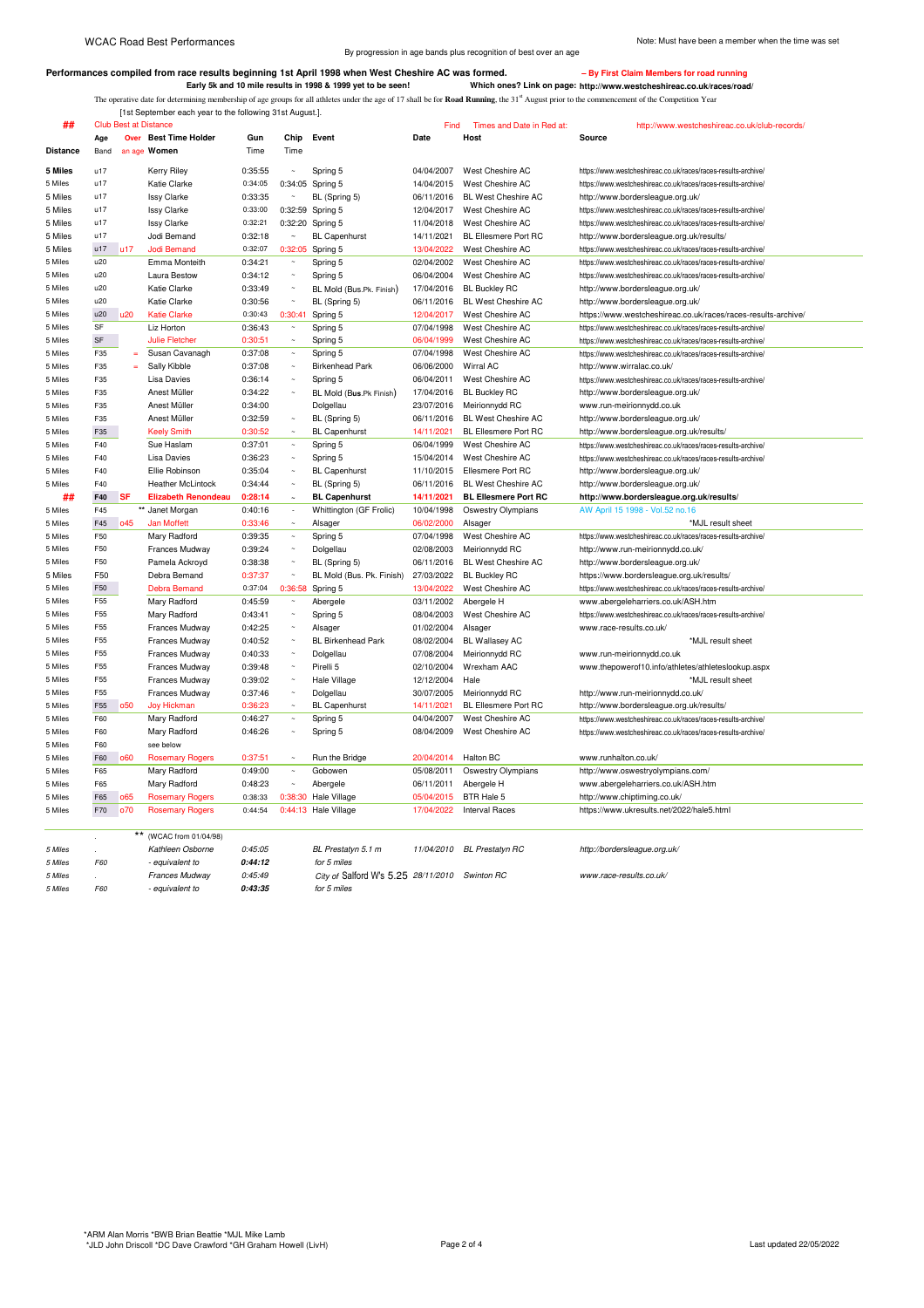By progression in age bands plus recognition of best over an age

## **Performances compiled from race results beginning 1st April 1998 when West Cheshire AC was formed. – By First Claim Members for road running**

**Early 5k and 10 mile results in 1998 & 1999 yet to be seen! Which ones? Link on page: http://www.westcheshireac.co.uk/races/road/** The operative date for determining membership of age groups for all athletes under the age of 17 shall be for **Road Running**, the 31st August prior to the commencement of the Competition Year

[1st September each year to the following 31st August.].

| ##              |                 |            | <b>Club Best at Distance</b> |         |                       |                                | Find       | Times and Date in Red at:    | http://www.westcheshireac.co.uk/club-records/                            |
|-----------------|-----------------|------------|------------------------------|---------|-----------------------|--------------------------------|------------|------------------------------|--------------------------------------------------------------------------|
|                 | Age             |            | <b>Over</b> Best Time Holder | Gun     | Chip                  | Event                          | Date       | Host                         | Source                                                                   |
| <b>Distance</b> | Band            |            | an age Women                 | Time    | Time                  |                                |            |                              |                                                                          |
|                 |                 |            |                              |         |                       |                                |            |                              |                                                                          |
|                 |                 |            |                              |         |                       |                                |            |                              |                                                                          |
|                 |                 |            |                              |         |                       |                                |            |                              |                                                                          |
| 10 Km           | u17             |            | Kerry Riley                  | 0:50:01 | $\sim$                | Sutton 6                       | 23/09/2007 | West Cheshire AC             | https://www.westcheshireac.co.uk/races/races-results-archive/            |
| 10 Km           | u17             |            | Katie Clarke                 | 0:44:13 | $\sim$                | Caernarfon BL                  | 12/04/2015 | <b>BL</b> Eryri H            | http://www.bordersleague.org.uk/                                         |
| 10 Km           | u17             |            | Katie Clarke                 | 0:42:40 | $\sim$                | Caernarfon BL                  | 06/12/2015 | <b>BL Cvbi Striders</b>      | http://www.bordersleague.org.uk/                                         |
| 10 Km           | u17             |            | <b>Issy Clarke</b>           | 0:41:57 | $\sim$                | Caernarfon BL                  | 09/10/2016 | <b>BL</b> Eryri H            | http://www.bordersleague.org.uk/                                         |
| 10 Km           | u17             |            | Jodi Bemand                  | 0:41:39 | 0:41:35               | <b>Tatton Park</b>             | 06/11/2021 | Run Through                  | https://results.runthrough.co.uk/results.aspx?Cld=16487&Rld=4550         |
| 10 Km           | u17             | u20        | <b>Jodi Bemand</b>           | 0:39:21 | 0:39:09               | Trafford                       | 06/03/2022 | Run North West               | https://run-northwest.niftyentries.com/Results/Trafford-10K-2022         |
| 10 Km           | u20             |            | Emma Monteith                | 0:42:51 | $\sim$                | Sutton 6                       | 23/09/2001 | West Cheshire AC             | https://www.westcheshireac.co.uk/races/races-results-archive/            |
| 10 Km           | u20             |            | <b>Katie Clarke</b>          | 0:40:53 | $\sim$                | Caernarfon BL                  | 09/10/2016 | <b>BL Eryri H</b>            | http://www.bordersleague.org.uk/                                         |
| 10 Km           | SF              |            | Julie Fletcher               | 0:39:23 | $\sim$                | Ellesmere                      | 14/06/1998 | Oswestry Olympians           | AW June 17 1998 - Vol.52 no.25                                           |
| 10 Km           | SF              |            | Julie Fletcher               | 0:38:51 | $\sim$                | Birchwood                      | 23/08/1998 | Spectrum Striders            | https://spectrumstriders.org.uk/archive/2019/our-races.html              |
| 10 Km           | SF              |            | Julie Fletcher               | 0:38:49 | $\sim$                | Sutton 6                       | 20/09/1998 | West Cheshire AC             | https://www.westcheshireac.co.uk/races/races-results-archive/            |
| 10 Km           | SF              |            | Julie Fletcher               | 0:38:40 | $\tilde{\phantom{a}}$ | Zoo, Chester                   | 25/10/1998 | Capenhurst RC                | *MJL result sheet                                                        |
| 10 Km           | SF              |            | Julie Fletcher               | 0:38:12 | $\sim$                | Zoo, Chester                   | 14/10/1999 | Capenhurst RC                | *MJL result sheet - AW November 24 1999 - vol.53 no.47                   |
| ##              | <b>SF</b>       | <b>SF</b>  | <b>Joanne Bailey</b>         | 0:37:57 | $\sim$                | Zoo, Chester                   | 28/10/2001 | <b>Capenhurst RC</b>         | *DC result sheet                                                         |
| 10 Km           | F35             |            | Jean Hudson                  | 0:47:19 | $\sim$                | Sutton 6                       | 30/09/1998 | West Cheshire AC             | https://www.westcheshireac.co.uk/races/races-results-archive/            |
| 10 Km           | F35             |            | Janet Taylor                 | 0:44:17 | $\sim$                | Zoo, Chester                   | 25/10/1998 | Capenhurst RC                | *MJL result sheet                                                        |
| 10 Km           | F35             |            |                              | 0:41:04 |                       | 0:40:53 Arley Hall, Cheshire   |            | Cheshire 10k                 | http://www.cheshire10k.com/                                              |
|                 |                 |            | Anest Müller<br>Anest Müller |         |                       |                                | 10/04/2016 | Cardiff 10K                  |                                                                          |
| 10 Km           | F35<br>E35      |            |                              | 0:40:56 | 0:40:48 Cardiff       |                                | 11/09/2016 |                              | https://cardiff10k.com/results/                                          |
| 10 Km           |                 |            | Keely Smith                  | 1:04:24 |                       | 0:39:46 Tatton Park            | 10/04/2021 | Run Through                  | https://results.racetimers.co.uk/results.aspx?Cld=16487&Rld=2129         |
| 10 Km           | F35             | 035        | <b>Keely Smith</b>           |         |                       | 0:38:53 Helena Tipping         | 25/07/2017 | Run Cheshire                 | https://runcheshire.niftyentries.com/Results                             |
| 10 Km           | F40             |            | Jan Moffett                  | 0:42:37 | $\sim$                | Zoo, Chester                   | 25/10/1998 | Capenhurst RC                | *MJL result sheet                                                        |
| 10 Km           | F40             | 040        | <b>Louise Diggle</b>         | 0:41:44 | $\sim$                | Whitley                        | 25/04/1999 | Whitley Village Com.         | *ARM prov. bp 24/07/00 - AW April 28 1999 - vol.53 no.17                 |
| 10 Km           | F45             |            | Janet Morgan                 | 0:49:22 | $\sim$                | Sutton 6                       | 20/09/1998 | West Cheshire AC             | https://www.westcheshireac.co.uk/races/races-results-archive/            |
| 10 Km           | F45             |            | Jan Moffett                  | 0:43:41 | $\sim$                | Birchwood                      | 22/08/1999 | Spectrum Striders            | https://spectrumstriders.org.uk/archive/2019/our-races.html              |
| 10 Km           | F45             |            | Jan Moffett                  | 0:43:27 | $\sim$                | Birchwood                      | 20/08/2000 | Spectrum Striders            | https://spectrumstriders.org.uk/archive/2019/our-races.html              |
| 10 Km           | F45             | 045        | <b>Ellie Robinson</b>        | 0:43:15 | 0:43:07               | Mersey Tunnel                  | 15/04/2018 | <b>BTR Liverpool Ltd</b>     | https://www.tdleventservices.co.uk/event-results/events?event=2838       |
| 10 Km           | F50             |            | Mary Radford                 | 0:50:46 | $\sim$                | Birchwood                      | 23/08/1998 | Spectrum Striders            | www.spectrumstriders.org.uk/main.htm                                     |
| 10 Km           | F50             |            | Frances Mudway               | 0:50:38 | $\sim$                | "Cabbage Canter"               | 07/09/2003 | Antrobus St Mark's sch       | website no longer available                                              |
| 10 Km           | F50             |            | Pamela Ackroyd               | 0:50:26 | $\sim$                | Caernarfon BL                  | 09/10/2016 | Eryri H                      | http://www.bordersleague.org.uk/                                         |
| 10 Km           | F50             |            | Cathryn Whalley              | 0:51:01 |                       | 0:50:23 Helena Tipping         | 28/07/2019 | Cute Fruit Events            | http://www.cutefruitevents.com/helena-tipping-wrexham-10k/               |
| 10 Km           | F50             |            | Debra Bemand                 | 0:48:27 |                       | 0:48:09 Tatton Park            | 06/11/2021 | Run Through                  | https://results.runthrough.co.uk/results.aspx?Cld=16487&Rld=4550         |
| 10 Km           | F <sub>50</sub> | <b>o50</b> | <b>Debra Bemand</b>          | 0:45:07 |                       | 0:44:35 Trafford               | 06/03/2022 | Run North West               | https://run-northwest.niftyentries.com/Results/Trafford-10K-2022         |
| 10 Km           | F <sub>55</sub> |            | Mary Radford                 | 0:54:58 | $\sim$                | Helena Tipping                 | 02/12/2001 | Wrexham AAC                  | *BWB result sheet - AW December5 2001 - vol.55 no49                      |
| 10 Km           | F55             |            | Mary Radford                 | 0:54:17 | $\sim$                | Zoo, Chester                   | 13/10/2002 | Capenhurst RC                | *MJL result sheet                                                        |
| 10 Km           | F <sub>55</sub> |            | Frances Mudway               | 0:52:02 | $\sim$                | Liverpool Womens               | 16/05/2004 | <b>Liverpool Sport</b>       |                                                                          |
|                 |                 |            |                              |         | $\sim$                |                                |            |                              | http://www.joelee.co.uk/resindex.html                                    |
| 10 Km           | F55             |            | Frances Mudway               | 0:51:09 | $\sim$                | Sutton 6                       | 26/09/2004 | West Cheshire AC             | https://www.westcheshireac.co.uk/races/races-results-archive/            |
| 10 Km           | F55             |            | Frances Mudway               | 0:48:28 |                       | <b>Telford Christmas</b>       | 19/12/2004 | <b>Telford AC</b>            | www.ukresults.net/index.html                                             |
| 10 Km           | F <sub>55</sub> |            | Frances Mudway               | 0:48:18 | $\sim$                | Trafford                       | 06/03/2005 | Altrincham & Dist AC         | www.race-results.co.uk/                                                  |
| 10 Km           | F55             |            | Frances Mudway               | 0:47:35 | $\sim$                | Sutton 6                       | 25/09/2005 | West Cheshire AC             | https://www.westcheshireac.co.uk/races/races-results-archive/            |
| 10 Km           | F55             | <b>o55</b> | <b>Joy Hickman</b>           | 0:46:25 | 0:45:52               | Chester Zoo                    | 31/10/2021 | Run Through                  | https://www.runbritainrankings.com/results/results.aspx?meetingid=432108 |
| 10 Km           | F60             |            | Mary Radford                 | 0:57:52 | $\sim$                | Farndon                        | 05/03/2006 | Wrexham AAC                  | www.wrexhamroadrunners.org.uk/                                           |
| 10 Km           | F60             |            | Mary Radford                 | 0:57:51 | $\sim$                | Helena Tipping                 | 07/12/2008 | Wrexham AAC                  | www.wrexhamroadrunners.org.uk/                                           |
| 10 Km           | F60             |            | <b>Rosemary Rogers</b>       | 0:49:23 | $\sim$                | Nick Beer                      | 02/02/2014 | North Wales RRC              | https://www.tdleventservices.co.uk/event-results                         |
| 10 Km           | F60             | <b>o60</b> | <b>Rosemary Rogers</b>       | 0:47:10 |                       | 0:47:02 Arley Hall, Cheshire** | 30/03/2014 | Cheshire 10k                 | http://www.cheshire10k.com/                                              |
| 10 Km           | F65             |            | Mary Radford                 | 0:59:39 | $\sim$                | Ellesmere                      | 28/08/2011 | Oswestry Olympians           | http://www.oswestryolympians.com/                                        |
| 10 Km           | F65             |            | Mary Radford                 | 0:58:27 | $\sim$                | Helena Tipping                 | 04/12/2011 | Wrexham AAC                  | www.wrexhamroadrunners.org.uk/                                           |
| 10 Km           | F65             |            | Rosemary Rogers              | 0:52:41 |                       | 0:52:29 Nick Beer              | 08/02/2015 | North Wales RRC              | https://www.tdleventservices.co.uk/event-results                         |
| 10 Km           | F65             | 065        | <b>Rosemary Rogers</b>       | 0:48:35 |                       | 0:48:15 Port Sunlight          | 01/03/2015 | <b>BTR Liverpool Ltd</b>     | https://www.tdleventservices.co.uk/event-results                         |
| 10 Km           | F70             |            | Mary Radford                 | 1:17:45 |                       | 1:14:32 Arley Hall             | 04/11/2017 | Cheshire 10k                 | http://www.cheshire10k.com/                                              |
| 10 Km           | F70             |            | Mary Radford                 | 1:15:56 |                       | 1:13:04 ALDI Chester           | 08/03/2020 | Active Leisure Events        | https://ale.niftyentries.com/Results/ALDI-Chester-10K-2020               |
| 10 Km           | F70             |            | <b>Rosemary Rogers</b>       |         |                       | 1:02:57 Nick Beer              | 18/07/2021 | North Wales RRC              | https://www.tdleventservices.co.uk/event-results/events                  |
| 10 Km           | F70             |            | Rosemary Rogers              | 1:00:37 |                       | 0:59:39 Mersey Tunnel          | 26/09/2021 | <b>BTR Liverpool Ltd</b>     | https://www.tdleventservices.co.uk/event-results                         |
| 10 Km           | F70             |            |                              | 0:58:27 | 0:58:09 Wirral        |                                |            |                              |                                                                          |
|                 | F70             |            | Rosemary Rogers              | 0:58:35 |                       |                                | 30/10/2021 | <b>BTR Liverpool Ltd</b>     | https://www.tdleventservices.co.uk/event-results                         |
| 10 Km           |                 | <b>o70</b> | <b>Rosemary Rogers</b>       |         |                       | 0:58:08 MBNA Chester           | 13/03/2022 | <b>Active Leisure Events</b> | https://www.niftyentries.com/Results                                     |
|                 |                 |            |                              |         |                       |                                |            |                              |                                                                          |

| <b>10 Miles</b> | u20             |                 | nobody yet             |         |              |                       |            |                        |                                                                    |
|-----------------|-----------------|-----------------|------------------------|---------|--------------|-----------------------|------------|------------------------|--------------------------------------------------------------------|
| 10 Miles        | SF              |                 | Julie Fletcher         | 1:04:05 | $\sim$       | Flint Lifeboat '10'   | 04/10/1998 | <b>Flint Runners</b>   | *DC result sheet                                                   |
| ##              | <b>SF</b>       | <b>SF</b>       | <b>Julie Fletcher</b>  | 1:02:38 | $\sim$       | Llandudno             | 01/11/1998 | <b>North Wales RRC</b> | www.race-results.co.uk/                                            |
| 10 Miles        | F35             |                 | Janet Taylor           | no time | $\sim$       | Rivacre Valley        | 19/04/1998 | RRJ (now EPRC)         | AW April 22 1998 - Vol.52 no.17                                    |
| 10 Miles        | F35             |                 | Janet Taylor           | 1:13:55 | $\sim$       | Flint Lifeboat '10'   | 04/10/1998 | <b>Flint Runners</b>   | *DC result sheet                                                   |
| 10 Miles        | F35             |                 | Janet Taylor           | 1:10:44 | $\sim$       | Llandudno             | 01/11/1998 | North Wales RRC        | www.race-results.co.uk/                                            |
| 10 Miles        | F35             | 035             | <b>Keely Smith</b>     | 1:05:23 | 1:05:21      | City of Preston 5/10m | 08/08/2021 | Central Lancs Tri      | https://www.niftyentries.com/Results                               |
| 10 Miles        | F40             | 040             | <b>Louise Diggle</b>   | 1:08:47 | $\sim$       | Rivacre               | 11/04/1999 | RRJ (now EPRC)         | *ARM provisional best performances 24/07/00                        |
| 10 Miles        | F45             |                 | Janet Morgan           | 1:22:13 | $\sim$       | Llandudno             | 01/11/1998 | North Wales RRC        | www.race-results.co.uk/                                            |
| 10 Miles        | F45             |                 | Jan Moffett            | 1:11:18 | $\sim$       | Llandudno             | 12/11/2000 | North Wales RRC        | www.race-results.co.uk/                                            |
| 10 Miles        | F45             | 045             | <b>Louise Diggle</b>   | 1:08:54 | $\sim$       | Llandudno             | 11/11/2001 | North Wales RRC        | www.race-results.co.uk/                                            |
| 10 Miles        | F50             |                 | Sarah Hibbert          | 1:28:55 | 1:28:35      | Rhyl                  | 24/02/2019 | Run Wales              | https://www.runwales.com/events/rhyl-10-mile/results/              |
| 10 Miles        | F50             |                 | <b>Cathryn Whalley</b> | 1:30:55 | 1:25:16      | Knowsley Safari Park  | 29/09/2019 | Kirby Milers           | https://www.niftyentries.com/Results                               |
| 10 Miles        | F <sub>55</sub> |                 | Mary Radford           | 1:38:27 | $\sim$       | Wrexham               | 01/05/2005 | Wrexham AAC            | www.wrexhamroadrunners.org.uk/                                     |
| 10 Miles        | F <sub>55</sub> |                 | <b>Frances Mudway</b>  | 1:21:53 | $\sim$       | Preston               | 18/11/2007 | Preston H              | www.ukresults.net/index.html                                       |
| 10 Miles        | F60             |                 | Mary Radford           | 1:38:10 | $\sim$       | Ellesmere             | 06/05/2007 | Oswestry Olympians     | http://www.oswestryolympians.com/old/seniors/s-Ellesmere102007.htm |
| 10 Miles        | F60             |                 | Rosemary Rogers        | 1:21:14 | $\sim$       | Rhyl                  | 23/02/2014 | Run Wales              | http://www.runwales.com/events/rhyl-10-mile/results-rhyl           |
| 10 Miles        | F60             | o <sub>50</sub> | <b>Rosemary Rogers</b> | 1:20:15 | $\sim$       | Wrexham               | 26/04/2014 | Wrexham AAC            | http://www.ukresults.net/2014/nwales10.html                        |
| 10 Miles        | F65             |                 | Rosemary Rogers        | 1:23:20 | 1:23:15 Rhyl |                       | 22/03/2015 | Run Wales              | http://www.runwales.com/events/rhyl-10-mile/results-rhyl           |
| 10 Miles        | F65             | 065             | <b>Rosemary Rogers</b> | 1:23:03 | $\sim$       | Wrexham               | 25/04/2015 | Wrexham AAC            | www.thepowerof10.info/results                                      |
|                 |                 |                 |                        |         |              |                       |            |                        |                                                                    |